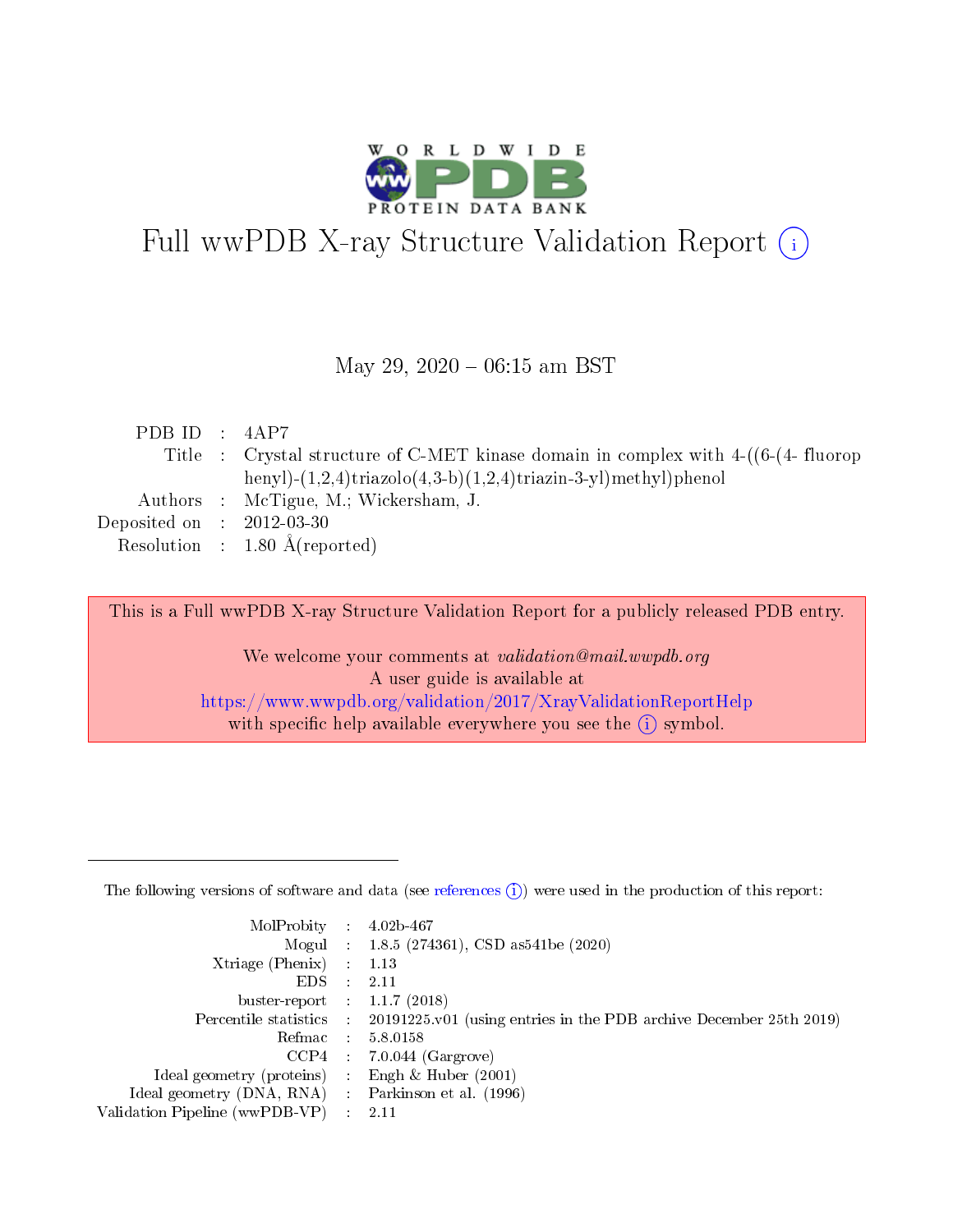# 1 [O](https://www.wwpdb.org/validation/2017/XrayValidationReportHelp#overall_quality)verall quality at a glance  $(i)$

The following experimental techniques were used to determine the structure: X-RAY DIFFRACTION

The reported resolution of this entry is 1.80 Å.

Percentile scores (ranging between 0-100) for global validation metrics of the entry are shown in the following graphic. The table shows the number of entries on which the scores are based.



| Metric                | Whole archive<br>$(\#\text{Entries})$ | Similar resolution<br>(#Entries, resolution range(Å)) |  |  |
|-----------------------|---------------------------------------|-------------------------------------------------------|--|--|
| $R_{free}$            | 130704                                | $5950(1.80-1.80)$                                     |  |  |
| Clashscore            | 141614                                | 6793 $(1.80-1.80)$                                    |  |  |
| Ramachandran outliers | 138981                                | 6697 $(1.80-1.80)$                                    |  |  |
| Sidechain outliers    | 138945                                | 6696 (1.80-1.80)                                      |  |  |
| RSRZ outliers         | 127900                                | $5850(1.80-1.80)$                                     |  |  |

The table below summarises the geometric issues observed across the polymeric chains and their fit to the electron density. The red, orange, yellow and green segments on the lower bar indicate the fraction of residues that contain outliers for  $>=3, 2, 1$  and 0 types of geometric quality criteria respectively. A grey segment represents the fraction of residues that are not modelled. The numeric value for each fraction is indicated below the corresponding segment, with a dot representing fractions  $\epsilon=5\%$  The upper red bar (where present) indicates the fraction of residues that have poor fit to the electron density. The numeric value is given above the bar.

| Mol | $\cap$ hain | Length | Quality of chain |     |    |
|-----|-------------|--------|------------------|-----|----|
|     |             |        | $2\%$            |     |    |
|     | . .         | 306    | 80%              | 15% | 5% |

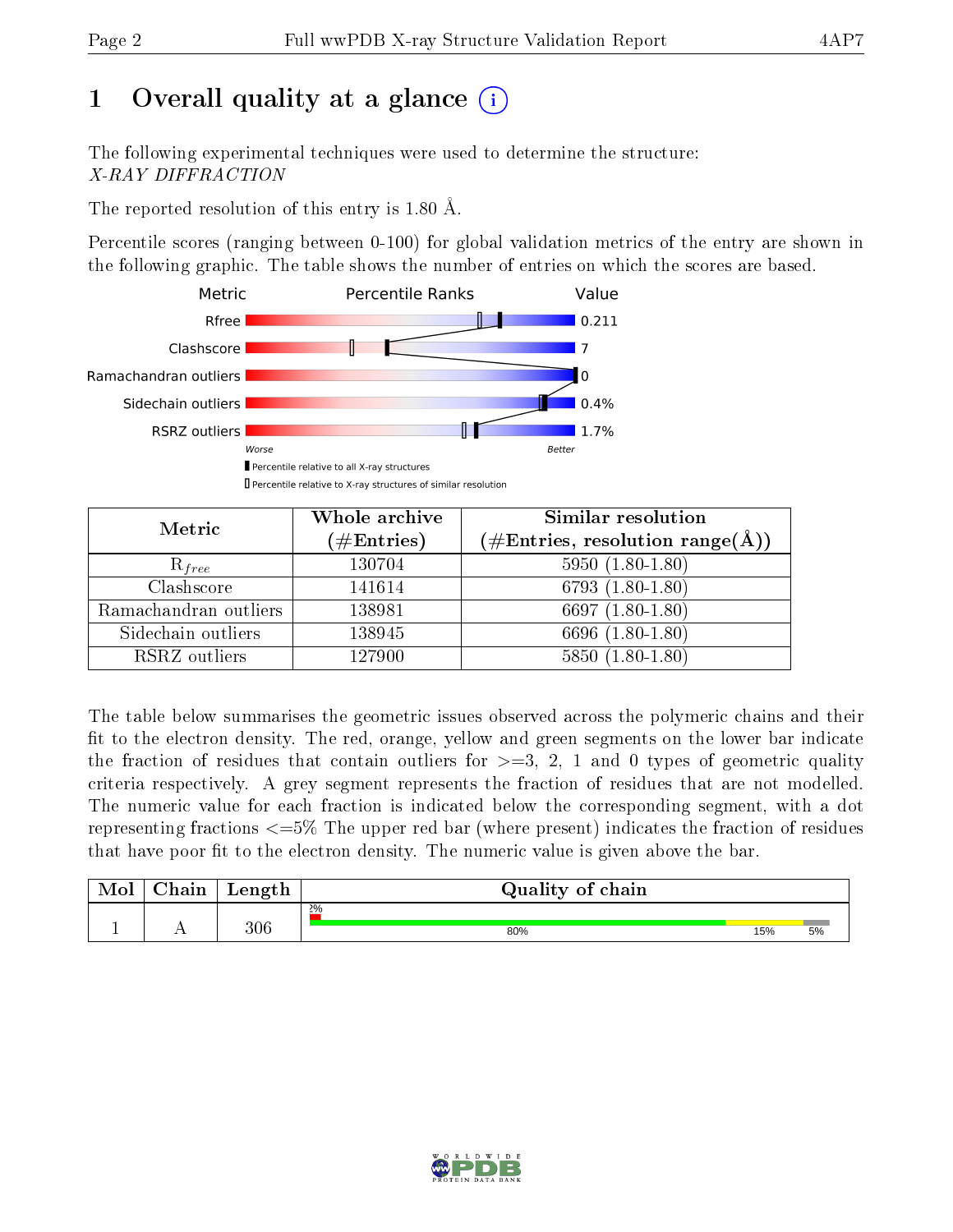# 2 Entry composition (i)

There are 3 unique types of molecules in this entry. The entry contains 2632 atoms, of which 0 are hydrogens and 0 are deuteriums.

In the tables below, the ZeroOcc column contains the number of atoms modelled with zero occupancy, the AltConf column contains the number of residues with at least one atom in alternate conformation and the Trace column contains the number of residues modelled with at most 2 atoms.

Molecule 1 is a protein called HEPATOCYTE GROWTH FACTOR RECEPTOR.

| Mol | ${\rm Chain}$ | Residues | Atoms         |     |     |     |  | ZeroOcc | $\mid$ AltConf $\mid$ | $\operatorname{Trace}$ |
|-----|---------------|----------|---------------|-----|-----|-----|--|---------|-----------------------|------------------------|
|     |               | 290      | Totar<br>2309 | 493 | 395 | 406 |  |         |                       |                        |

There are 8 discrepancies between the modelled and reference sequences:

| Chain | Residue | Modelled   | Actual | Comment        | Reference         |
|-------|---------|------------|--------|----------------|-------------------|
| А     | 1050    | MET        |        | expression tag | <b>UNP P08581</b> |
| А     | 1349    | <b>HIS</b> |        | expression tag | <b>UNP P08581</b> |
| А     | 1350    | <b>HIS</b> |        | expression tag | <b>UNP P08581</b> |
| А     | 1351    | <b>HIS</b> |        | expression tag | <b>UNP P08581</b> |
| А     | 1352    | <b>HIS</b> |        | expression tag | <b>UNP P08581</b> |
| А     | 1353    | <b>HIS</b> |        | expression tag | <b>UNP P08581</b> |
| А     | 1354    | <b>HIS</b> |        | expression tag | <b>UNP P08581</b> |
| А     | 1355    | <b>HIS</b> |        | expression tag | <b>UNP P08581</b> |

• Molecule 2 is 4-[[6-(4-fluorophenyl)-[1,2,4]triazolo[4,3-b][1,2,4]triazin-3-yl]methyl]phenol (three-letter code: F47) (formula:  $C_{17}H_{12}FN_5O$ ).



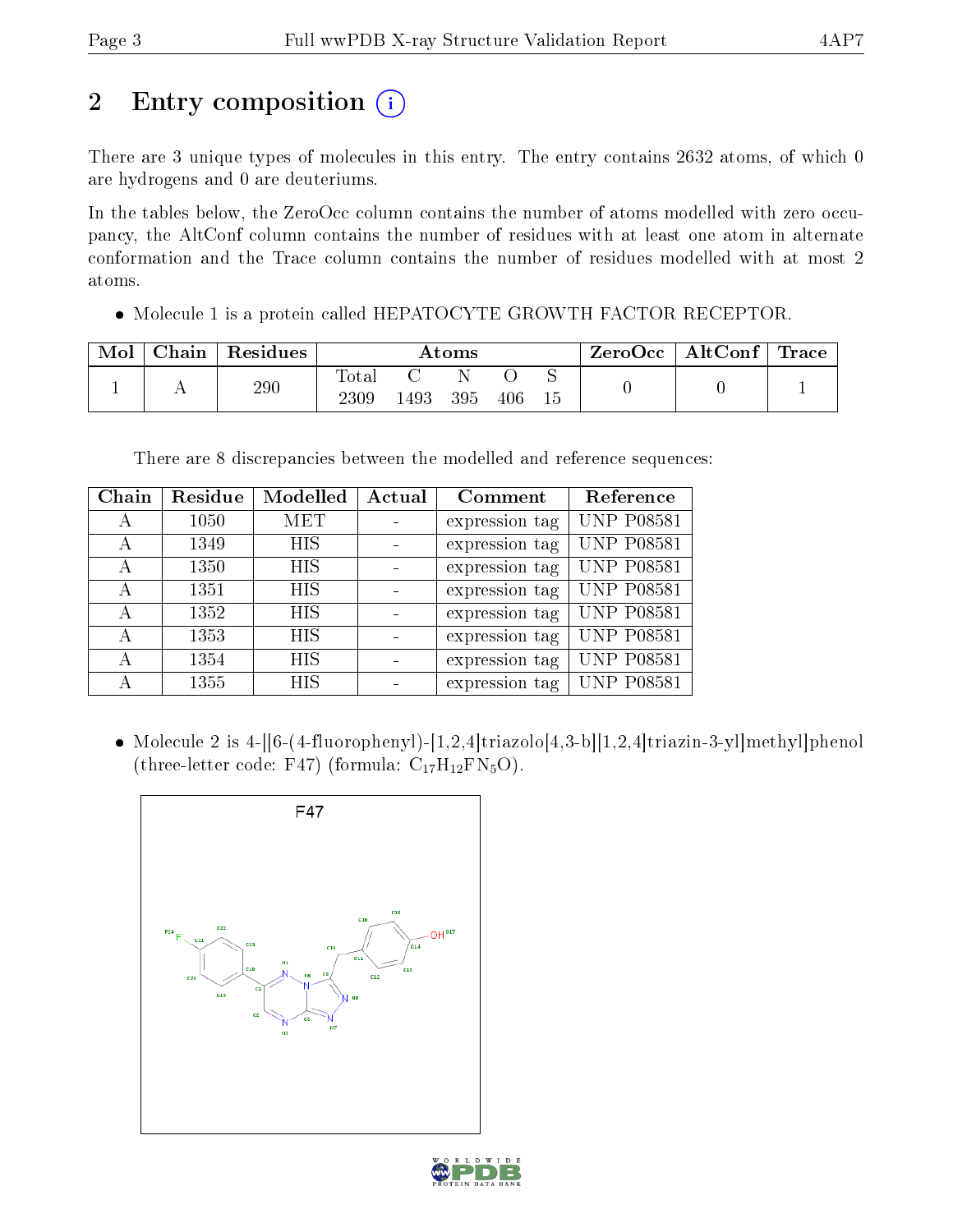|  | $\parallel$ Mol $\parallel$ Chain $\parallel$ Residues $\perp$ | Atoms         |        |  |  | $ZeroOcc$   AltConf |  |  |
|--|----------------------------------------------------------------|---------------|--------|--|--|---------------------|--|--|
|  |                                                                | Total C F N O |        |  |  |                     |  |  |
|  |                                                                |               | 17 1 5 |  |  |                     |  |  |

 $\bullet\,$  Molecule 3 is water.

| Mol | Chain   Residues | Atoms               | $ZeroOcc \mid AltConf$ |  |
|-----|------------------|---------------------|------------------------|--|
|     | 299              | Total<br>299<br>29S |                        |  |

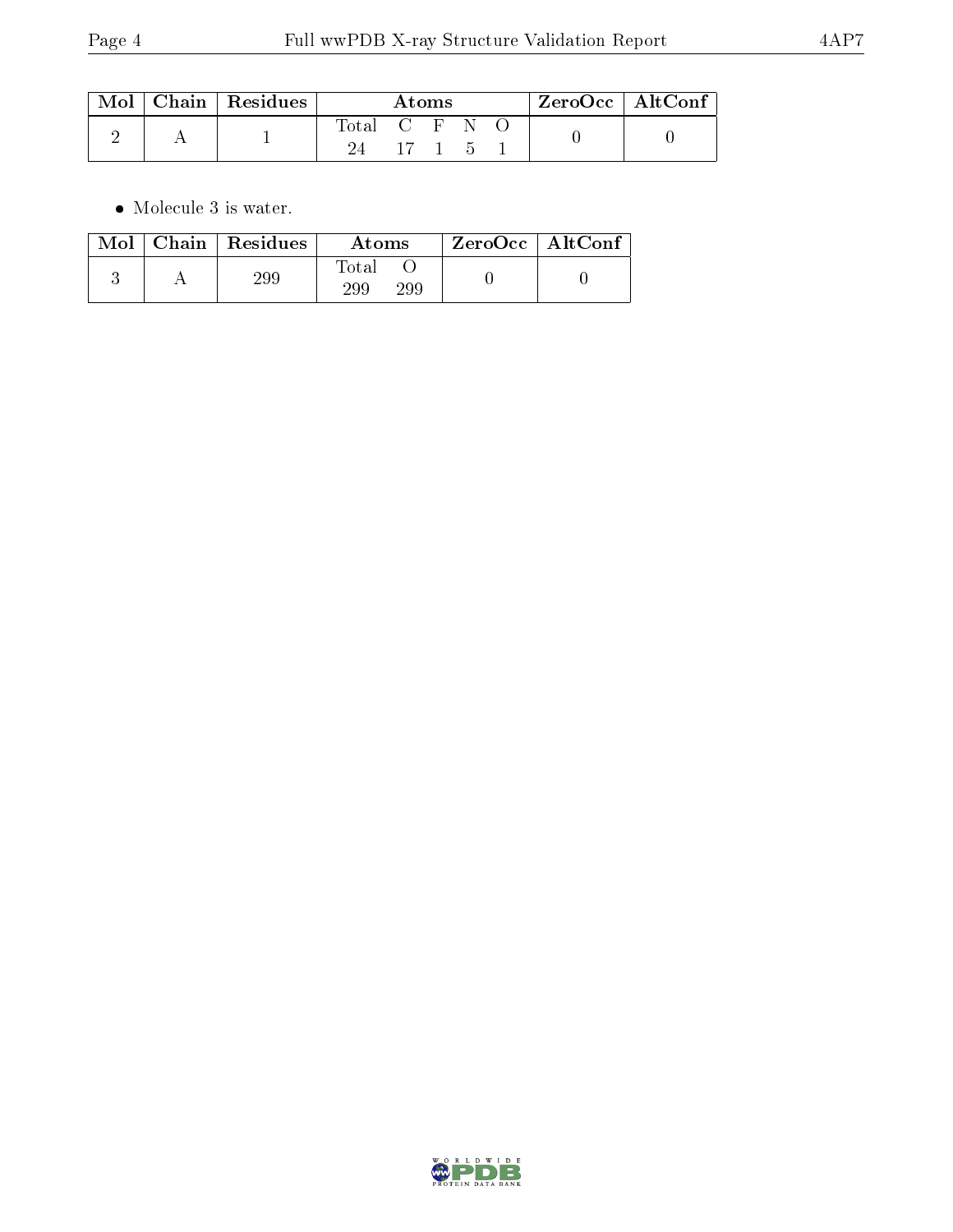# 3 Residue-property plots  $(i)$

These plots are drawn for all protein, RNA and DNA chains in the entry. The first graphic for a chain summarises the proportions of the various outlier classes displayed in the second graphic. The second graphic shows the sequence view annotated by issues in geometry and electron density. Residues are color-coded according to the number of geometric quality criteria for which they contain at least one outlier: green  $= 0$ , yellow  $= 1$ , orange  $= 2$  and red  $= 3$  or more. A red dot above a residue indicates a poor fit to the electron density (RSRZ  $> 2$ ). Stretches of 2 or more consecutive residues without any outlier are shown as a green connector. Residues present in the sample, but not in the model, are shown in grey.

• Molecule 1: HEPATOCYTE GROWTH FACTOR RECEPTOR



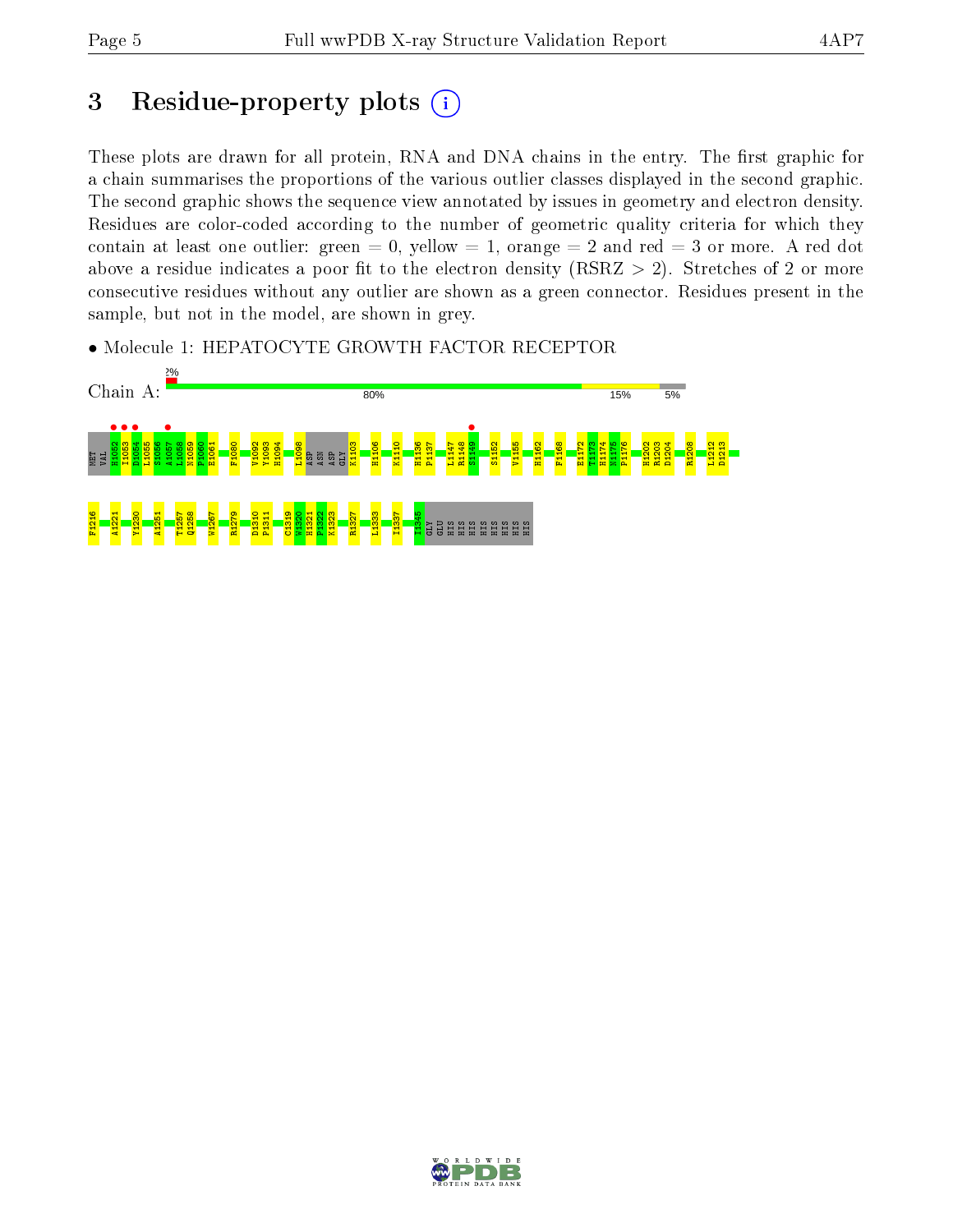## 4 Data and refinement statistics  $(i)$

| Property                                                                | Value                                               | Source     |
|-------------------------------------------------------------------------|-----------------------------------------------------|------------|
| Space group                                                             | P 21 21 2                                           | Depositor  |
| Cell constants                                                          | $76.71\text{\AA}$<br>93.39Å<br>46.37Å               | Depositor  |
| a, b, c, $\alpha$ , $\beta$ , $\gamma$                                  | $90.00^{\circ}$<br>$90.00^\circ$<br>$90.00^{\circ}$ |            |
| Resolution $(A)$                                                        | 41.53<br>$-1.80$                                    | Depositor  |
|                                                                         | 41.53<br>$-1.75$                                    | <b>EDS</b> |
| % Data completeness                                                     | $90.5(41.53-1.80)$                                  | Depositor  |
| (in resolution range)                                                   | $87.5(41.53 - 1.75)$                                | <b>EDS</b> |
| $R_{merge}$                                                             | 0.08                                                | Depositor  |
| $\mathrm{R}_{sym}$                                                      | (Not available)                                     | Depositor  |
| $\langle I/\sigma(I) \rangle^{-1}$                                      | 1.66 (at $1.75\text{\AA})$                          | Xtriage    |
| Refinement program                                                      | $\overline{\text{CNX}}$ 2005                        | Depositor  |
| $R, R_{free}$                                                           | 0.191, 0.214                                        | Depositor  |
|                                                                         | 0.183,<br>0.211                                     | DCC        |
| $\mathcal{R}_{free}$ test set                                           | $\overline{994}$ reflections $(3.01\%)$             | wwPDB-VP   |
| Wilson B-factor $(A^2)$                                                 | 19.4                                                | Xtriage    |
| Anisotropy                                                              | 0.860                                               | Xtriage    |
| Bulk solvent $k_{sol}(\mathrm{e}/\mathrm{A}^3),\,B_{sol}(\mathrm{A}^2)$ | $0.38$ , 57.6                                       | <b>EDS</b> |
| L-test for twinning <sup>2</sup>                                        | $< L >$ = 0.49, $< L^2 >$ = 0.32                    | Xtriage    |
| Estimated twinning fraction                                             | No twinning to report.                              | Xtriage    |
| $F_o, F_c$ correlation                                                  | $0.96\,$                                            | <b>EDS</b> |
| Total number of atoms                                                   | 2632                                                | wwPDB-VP   |
| Average B, all atoms $(A^2)$                                            | 30.0                                                | wwPDB-VP   |

Xtriage's analysis on translational NCS is as follows: The largest off-origin peak in the Patterson function is  $6.61\%$  of the height of the origin peak. No significant pseudotranslation is detected.

<sup>&</sup>lt;sup>2</sup>Theoretical values of  $\langle |L| \rangle$ ,  $\langle L^2 \rangle$  for acentric reflections are 0.5, 0.333 respectively for untwinned datasets, and 0.375, 0.2 for perfectly twinned datasets.



<span id="page-5-1"></span><span id="page-5-0"></span><sup>1</sup> Intensities estimated from amplitudes.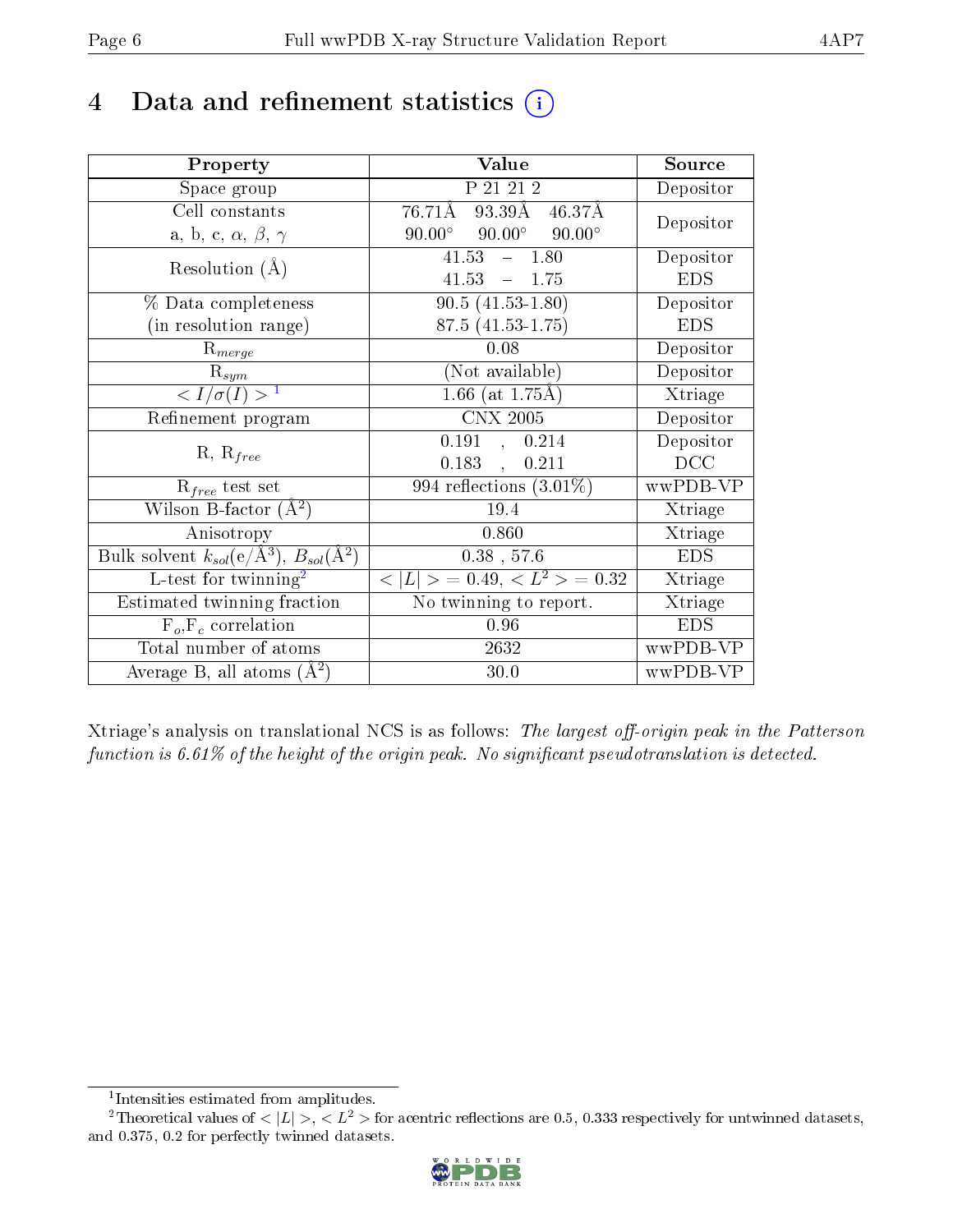# 5 Model quality  $(i)$

### 5.1 Standard geometry  $\overline{()}$

Bond lengths and bond angles in the following residue types are not validated in this section: F47

The Z score for a bond length (or angle) is the number of standard deviations the observed value is removed from the expected value. A bond length (or angle) with  $|Z| > 5$  is considered an outlier worth inspection. RMSZ is the root-mean-square of all Z scores of the bond lengths (or angles).

|  | $Mol$   Chain |      | Bond lengths                    | Bond angles |        |  |
|--|---------------|------|---------------------------------|-------------|--------|--|
|  |               |      | RMSZ $ #Z  > 5$ RMSZ $ #Z  > 5$ |             |        |  |
|  |               | 0.27 | 0/2367                          | 0.44        | 0/3205 |  |

There are no bond length outliers.

There are no bond angle outliers.

There are no chirality outliers.

There are no planarity outliers.

#### 5.2 Too-close contacts  $(i)$

In the following table, the Non-H and H(model) columns list the number of non-hydrogen atoms and hydrogen atoms in the chain respectively. The H(added) column lists the number of hydrogen atoms added and optimized by MolProbity. The Clashes column lists the number of clashes within the asymmetric unit, whereas Symm-Clashes lists symmetry related clashes.

| Mol |      |      |    | Chain   Non-H   H(model)   H(added)   Clashes   Symm-Clashes |
|-----|------|------|----|--------------------------------------------------------------|
|     | 2309 | 2337 | າເ |                                                              |
|     |      |      |    |                                                              |
|     | 299  |      |    |                                                              |
|     | 2632 | 2349 |    |                                                              |

The all-atom clashscore is defined as the number of clashes found per 1000 atoms (including hydrogen atoms). The all-atom clashscore for this structure is 7.

All (32) close contacts within the same asymmetric unit are listed below, sorted by their clash magnitude.

| Atom-1                  | Atom-2                                    | Interatomic<br>distance $(A)$ | Clash<br>overlap $(A)$ |  |
|-------------------------|-------------------------------------------|-------------------------------|------------------------|--|
| $-1:$ A:1092: VAL: HG22 | . 10·LVS·HD3<br>$1 \cdot \Delta \cdot 11$ | l.57                          | 1.85                   |  |

Continued on next page...

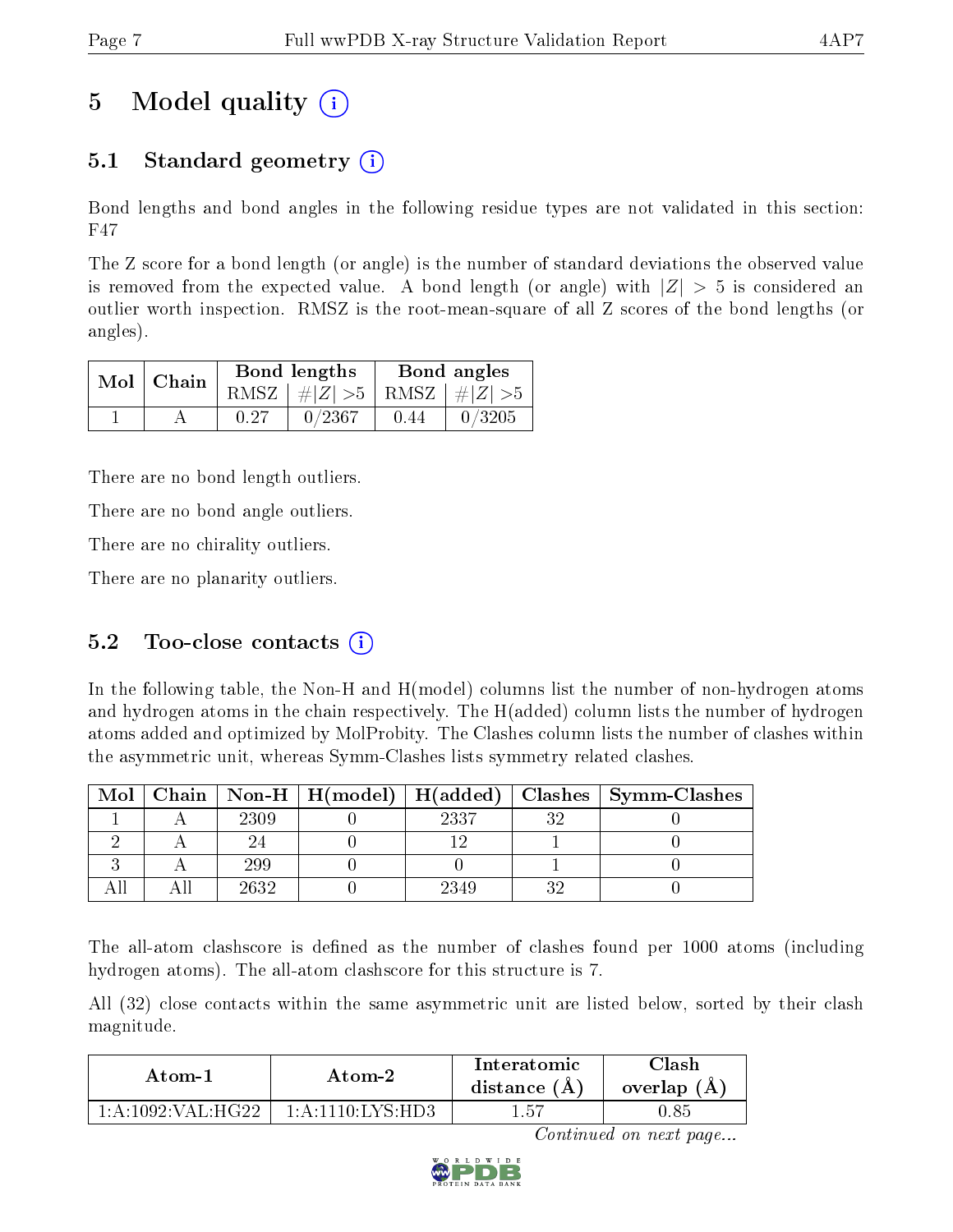|                               |                              | Interatomic       | Clash           |
|-------------------------------|------------------------------|-------------------|-----------------|
| Atom-1                        | Atom-2                       | distance $(A)$    | overlap $(\AA)$ |
| $1:\!A:\!1202:\!HIS:\!HD2$    | $1: A:1204:A\overline{SP:H}$ | 1.27              | 0.83            |
| 1:A:1055:LEU:HD11             | 1: A: 1147: LEU: HD13        | 1.74              | 0.70            |
| 1:A:1212:LEU:HD22             | 1: A: 1216: PHE: HA          | 1.81              | 0.63            |
| 1:A:1321:HIS:HD2              | 1: A: 1323: LYS:H            | 1.46              | 0.61            |
| 1:A:1053:ILE:HD13             | 1: A:1152: SER: HA           | 1.84              | $0.59\,$        |
| 1: A: 1319: CYS:O             | 1:A:1327:ARG:HD2             | 2.02              | $0.58\,$        |
| $1:A:\overline{1094:HIS:HD2}$ | 1: A:1106:HIS:NE2            | 2.01              | $0.58\,$        |
| 1:A:1202:HIS:HE1              | 1:A:1221:ALA:O               | 1.86              | 0.57            |
| 1: A: 1053: ILE:N             | 1:A:1053:ILE:HD12            | 2.20              | $0.56\,$        |
| 1: A: 1059: ASN: OD1          | 1:A:1061:GLU:HB2             | 2.07              | $0.54\,$        |
| 1:A:1176:PRO:HD2              | 1: A: 1279: ARG: HE          | 1.74              | $0.52\,$        |
| 1:A:1202:HIS:O                | 1:A:1203:ARG:HB2             | 2.10              | $0.52\,$        |
| 1: A: 1094: HIS: CD2          | 1: A:1106: HIS: NE2          | 2.77              | 0.51            |
| 1: A:1110: LYS: HE3           | 1: A: 1230: TYR: OH          | $\overline{2.12}$ | $0.50\,$        |
| 1:A:1333:LEU:O                | 1:A:1337:ILE:HG12            | $2.10\,$          | $0.50\,$        |
| 1:A:1168:PHE:O                | 1: A:1174: HIS: HD2          | 1.95              | 0.50            |
| 1:A:1162:HIS:HB2              | 1:A:1212:LEU:HB3             | 1.94              | $0.49\,$        |
| 1:A:1202:HIS:CD2              | 1:A:1204:ASP:H               | 2.19              | 0.48            |
| 1:A:1202:HIS:HD2              | 1:A:1204:ASP:N               | 2.06              | 0.47            |
| 1: A:1136:HIS:CG              | 1:A:1137:PRO:HD2             | 2.50              | 0.46            |
| 1: A: 1202: HIS: CE1          | 1:A:1221:ALA:O               | 2.66              | $0.45\,$        |
| 1:A:1110:LYS:HB3              | 1:A:1155:VAL:HB              | 1.98              | 0.45            |
| 1: A: 1310: ASP: N            | 1:A:1311:PRO:HD2             | 2.32              | 0.44            |
| 1: A:1080: PHE: HA            | 1:A:1093:TYR:CD1             | $\overline{2.53}$ | 0.44            |
| 1:A:1098:LEU:HA               | 1: A:1103: LYS:O             | $2.19\,$          | 0.43            |
| 1:A:1172:GLU:HG3              | 3:A:2155:HOH:O               | 2.18              | 0.43            |
| 1:A:1251:ALA:HA               | 1:A:1267:TRP:CD2             | 2.54              | 0.42            |
| 1:A:1055:LEU:N                | 1:A:1055:LEU:HD22            | $\overline{2.34}$ | 0.41            |
| 1:A:1213:ASP:C                | 1:A:1213:ASP:OD1             | 2.59              | 0.41            |
| 1: A: 1208: ARG: O            | 2:A:2345:F47:H2              | $2.21\,$          | 0.40            |
| 1:A:1257:THR:O                | 1:A:1258:GLN:HB2             | $\overline{2.21}$ | 0.40            |

Continued from previous page...

There are no symmetry-related clashes.

### 5.3 Torsion angles (i)

#### 5.3.1 Protein backbone (i)

In the following table, the Percentiles column shows the percent Ramachandran outliers of the chain as a percentile score with respect to all X-ray entries followed by that with respect to entries of similar resolution.

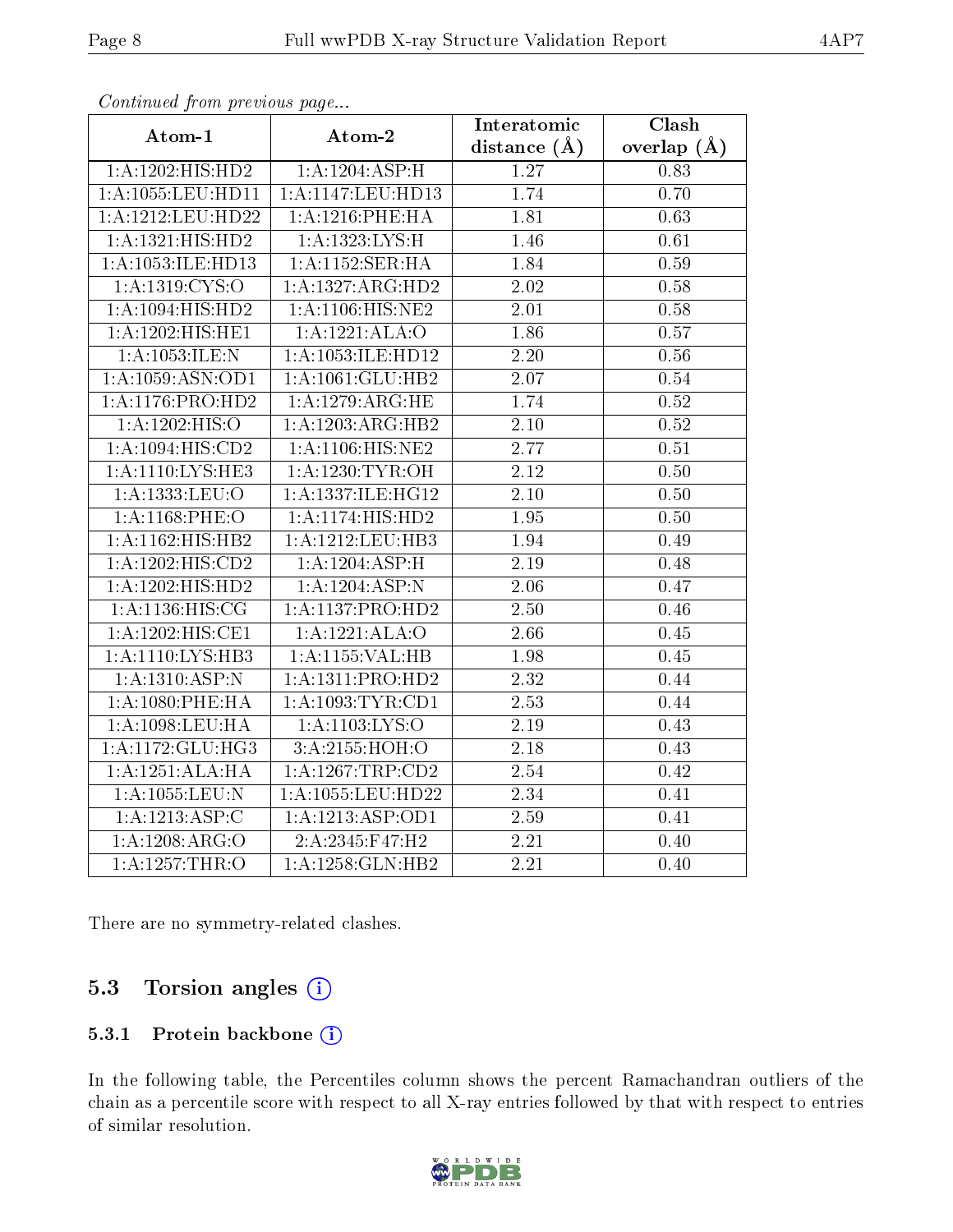The Analysed column shows the number of residues for which the backbone conformation was analysed, and the total number of residues.

| Mol   Chain | Analysed                                |  | Favoured   Allowed   Outliers   Percentiles |  |
|-------------|-----------------------------------------|--|---------------------------------------------|--|
|             | $286/306$ (94\%)   280 (98\%)   6 (2\%) |  | $\vert$ 100 100 $\vert$                     |  |

There are no Ramachandran outliers to report.

#### 5.3.2 Protein sidechains  $(i)$

In the following table, the Percentiles column shows the percent sidechain outliers of the chain as a percentile score with respect to all X-ray entries followed by that with respect to entries of similar resolution.

The Analysed column shows the number of residues for which the sidechain conformation was analysed, and the total number of residues.

| Mol   Chain | Analysed                                 |  | Rotameric   Outliers   Percentiles |  |
|-------------|------------------------------------------|--|------------------------------------|--|
|             | $257/272$ (94\%)   256 (100\%)   1 (0\%) |  | 91 89                              |  |

All (1) residues with a non-rotameric sidechain are listed below:

| Mol | Chain | $\operatorname{Res}$ | Type |
|-----|-------|----------------------|------|
|     |       |                      |      |

Some sidechains can be flipped to improve hydrogen bonding and reduce clashes. All (5) such sidechains are listed below:

| Mol | Chain | Res  | Type       |
|-----|-------|------|------------|
|     |       | 1094 | <b>HIS</b> |
|     |       | 1174 | <b>HIS</b> |
|     |       | 1202 | <b>HIS</b> |
|     |       | 1256 | GLN        |
|     |       | 1321 | <b>HIS</b> |

#### 5.3.3 RNA [O](https://www.wwpdb.org/validation/2017/XrayValidationReportHelp#rna)i

There are no RNA molecules in this entry.

#### 5.4 Non-standard residues in protein, DNA, RNA chains (i)

There are no non-standard protein/DNA/RNA residues in this entry.

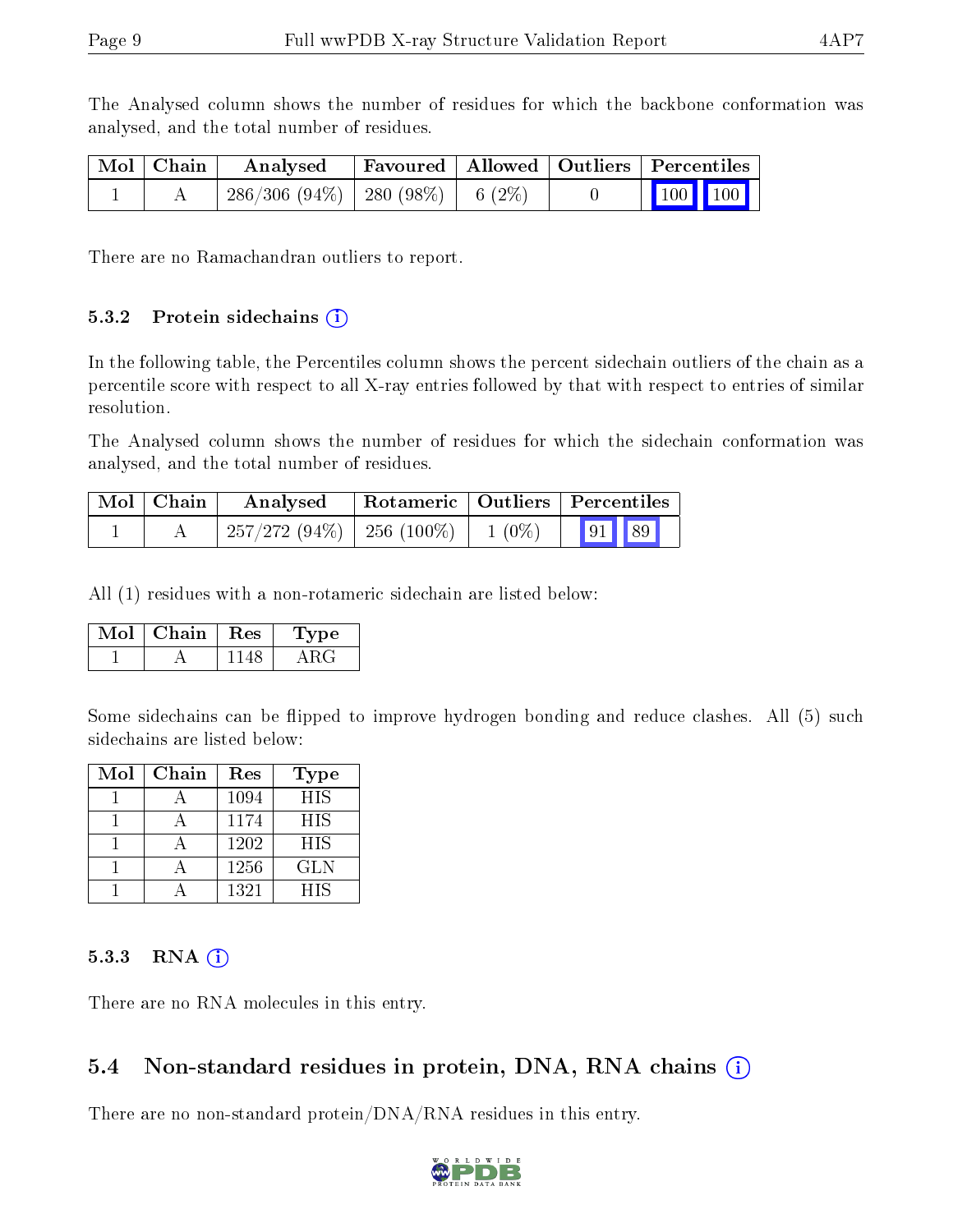#### 5.5 Carbohydrates (i)

There are no carbohydrates in this entry.

### 5.6 Ligand geometry  $(i)$

1 ligand is modelled in this entry.

In the following table, the Counts columns list the number of bonds (or angles) for which Mogul statistics could be retrieved, the number of bonds (or angles) that are observed in the model and the number of bonds (or angles) that are defined in the Chemical Component Dictionary. The Link column lists molecule types, if any, to which the group is linked. The Z score for a bond length (or angle) is the number of standard deviations the observed value is removed from the expected value. A bond length (or angle) with  $|Z| > 2$  is considered an outlier worth inspection. RMSZ is the root-mean-square of all Z scores of the bond lengths (or angles).

|  | $\bf{Mol}$<br>$\vert$ Type $\vert$ Chain $\vert$ Res $\vert$<br>Link |        |      | Bond lengths       |      |           | Bond angles                                            |      |           |
|--|----------------------------------------------------------------------|--------|------|--------------------|------|-----------|--------------------------------------------------------|------|-----------|
|  |                                                                      | Counts |      | RMSZ   $\# Z  > 2$ |      |           | $\vert$ Counts $\vert$ RMSZ $\vert \#  Z  > 2$ $\vert$ |      |           |
|  | F47                                                                  |        | 2345 | 23, 27, 27         | 1.98 | $9(39\%)$ | 27,38,38                                               | 1.64 | $-7(25%)$ |

In the following table, the Chirals column lists the number of chiral outliers, the number of chiral centers analysed, the number of these observed in the model and the number defined in the Chemical Component Dictionary. Similar counts are reported in the Torsion and Rings columns. '-' means no outliers of that kind were identified.

|  |      |        |        | Mol   Type   Chain   Res   Link   Chirals   Torsions   Rings |  |
|--|------|--------|--------|--------------------------------------------------------------|--|
|  | 2345 | $\sim$ | $\sim$ | $0/8/8/8$ $0/4/4/4$                                          |  |

All (9) bond length outliers are listed below:

| Mol            | Chain | Res  | <b>Type</b> | Atoms     | $\mathbf{Z}$ | Observed $(A)$ | Ideal(A) |
|----------------|-------|------|-------------|-----------|--------------|----------------|----------|
| $\overline{2}$ | А     | 2345 | F47         | $C16-C15$ | 3.62         | 1.45           | 1.38     |
| $\overline{2}$ | А     | 2345 | F47         | $C12-C11$ | 3.34         | 1.46           | 1.38     |
| $\overline{2}$ | А     | 2345 | F47         | $C15-C14$ | 3.13         | 1.44           | 1.38     |
| $\overline{2}$ | А     | 2345 | F47         | $C1-N4$   | 2.87         | 1.36           | 1.33     |
| $\overline{2}$ | А     | 2345 | F47         | $C20-C21$ | 2.74         | 1.42           | 1.37     |
| $\overline{2}$ | А     | 2345 | F47         | $C16-C11$ | 2.58         | 1.44           | 1.38     |
| $\overline{2}$ | А     | 2345 | F47         | $C23-C18$ | 2.58         | 1.44           | 1.39     |
| $\overline{2}$ | А     | 2345 | F47         | $C9-N8$   | $-2.44$      | 1.28           | 1.33     |
| $\overline{2}$ | А     | 2345 | F47         | $C12-C13$ | 2.06         | 1.42           | 1.38     |

All (7) bond angle outliers are listed below:

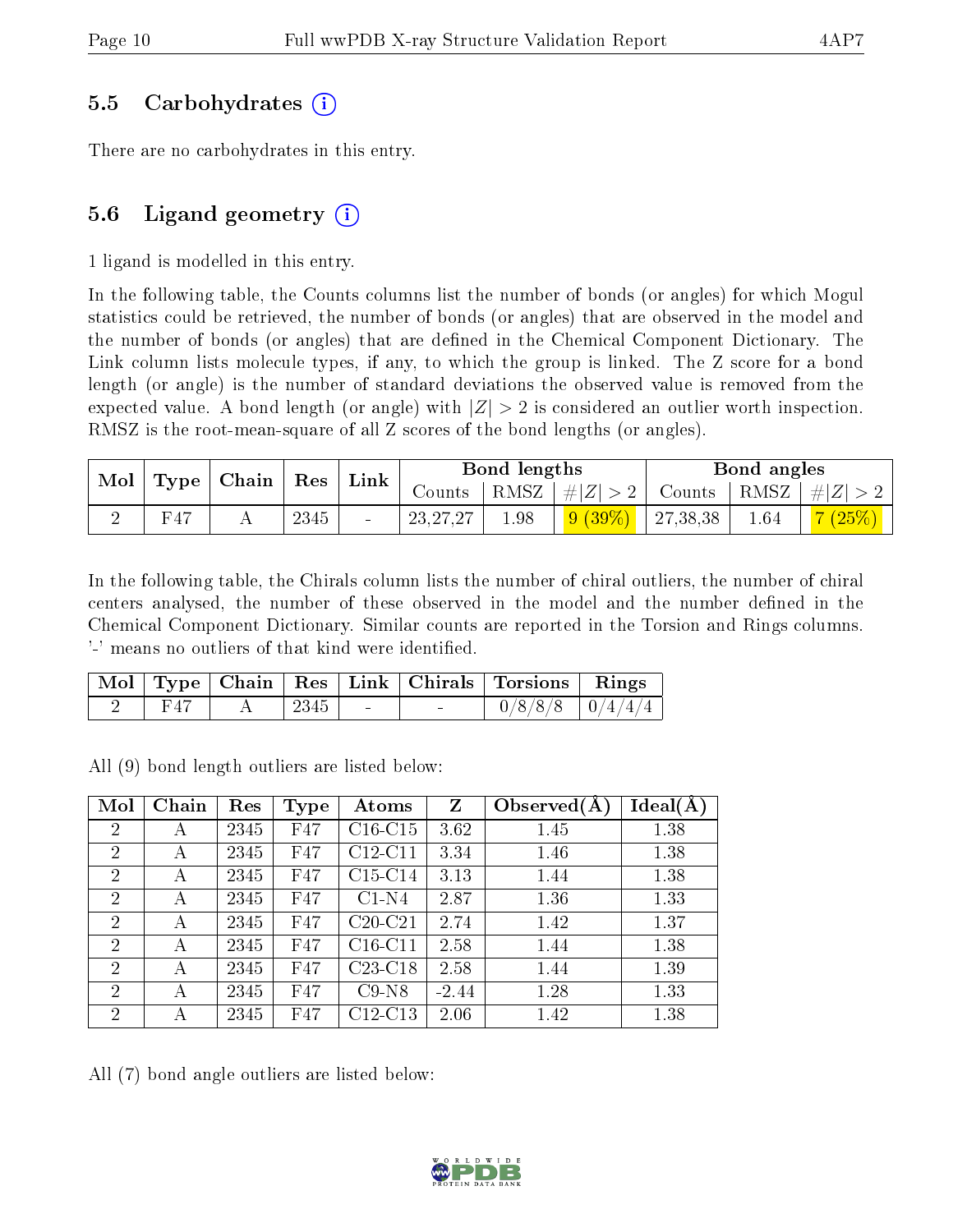|--|

| Mol            | Chain | Res  | Type | Atoms                                             | Z       | Observed $\binom{o}{c}$ | $Ideal(^o)$ |
|----------------|-------|------|------|---------------------------------------------------|---------|-------------------------|-------------|
| $\overline{2}$ | А     | 2345 | F47  | $C18-C1-N4$                                       | 3.38    | 119.14                  | 115.67      |
| 2              | А     | 2345 | F47  | $C2-N3-C6$                                        | 3.08    | 119.83                  | 116.58      |
| 2              | А     | 2345 | F47  | C <sub>16</sub> -C <sub>15</sub> -C <sub>14</sub> | 2.55    | 122.67                  | 119.88      |
| 2              | А     | 2345 | F47  | C <sub>15</sub> -C <sub>16</sub> -C <sub>11</sub> | $-2.49$ | 117.60                  | 121.03      |
| 2              | А     | 2345 | F47  | $C9-N8-N7$                                        | 2.43    | 110.52                  | 105.96      |
| 2              | А     | 2345 | F47  | C <sub>22</sub> -C <sub>23</sub> -C <sub>18</sub> | $-2.26$ | 117.88                  | 121.13      |
| 2              | А     | 2345 | F47  | $C19-C18-C1$                                      | $-2.14$ | 117.91                  | 121.28      |

There are no chirality outliers.

There are no torsion outliers.

There are no ring outliers.

1 monomer is involved in 1 short contact:

|  |            |  | Mol   Chain   Res   Type   Clashes   Symm-Clashes |
|--|------------|--|---------------------------------------------------|
|  | $2345$ F47 |  |                                                   |

The following is a two-dimensional graphical depiction of Mogul quality analysis of bond lengths, bond angles, torsion angles, and ring geometry for all instances of the Ligand of Interest. In addition, ligands with molecular weight > 250 and outliers as shown on the validation Tables will also be included. For torsion angles, if less then 5% of the Mogul distribution of torsion angles is within 10 degrees of the torsion angle in question, then that torsion angle is considered an outlier. Any bond that is central to one or more torsion angles identified as an outlier by Mogul will be highlighted in the graph. For rings, the root-mean-square deviation (RMSD) between the ring in question and similar rings identified by Mogul is calculated over all ring torsion angles. If the average RMSD is greater than 60 degrees and the minimal RMSD between the ring in question and any Mogul-identified rings is also greater than 60 degrees, then that ring is considered an outlier. The outliers are highlighted in purple. The color gray indicates Mogul did not find sufficient equivalents in the CSD to analyse the geometry.

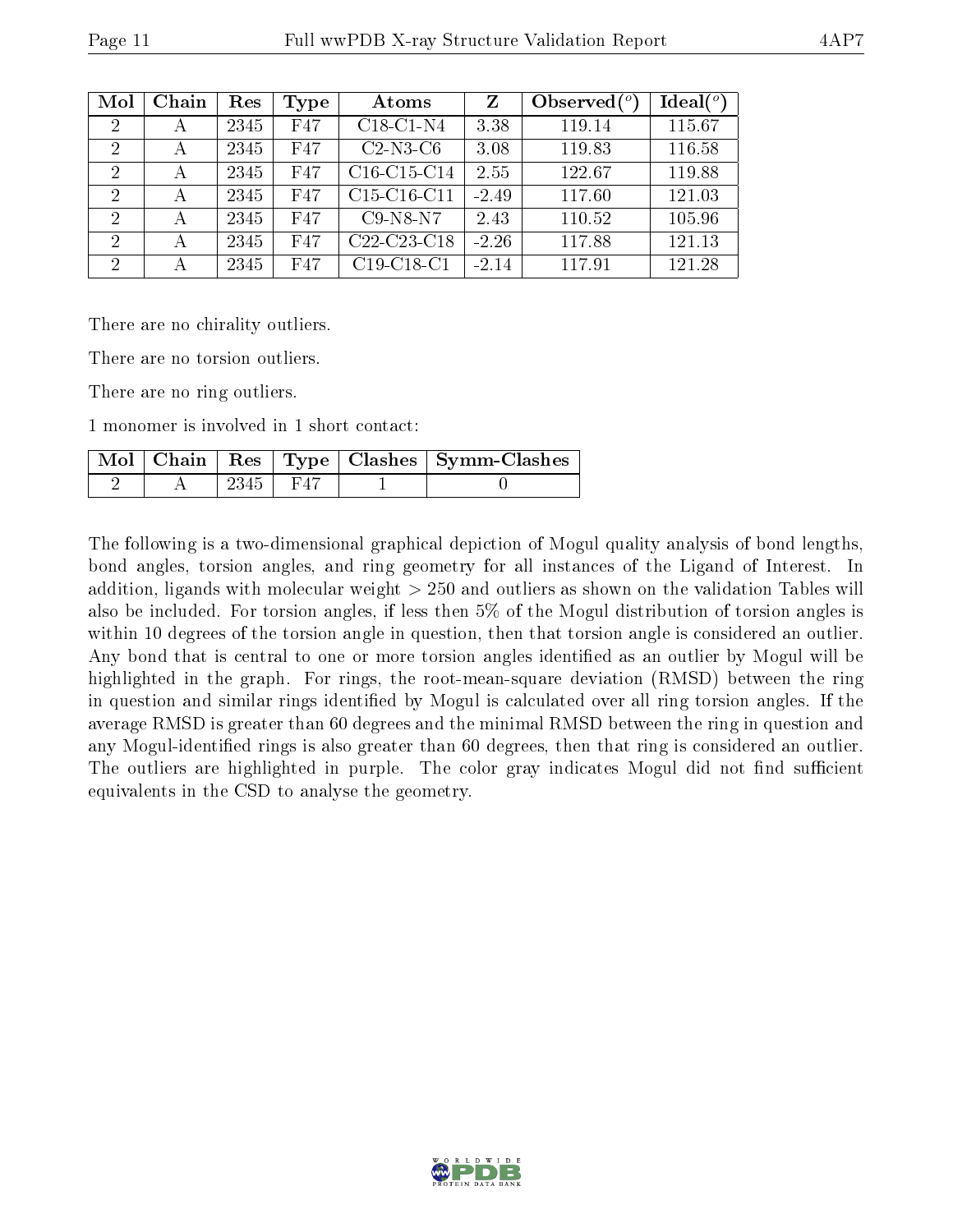

### 5.7 [O](https://www.wwpdb.org/validation/2017/XrayValidationReportHelp#nonstandard_residues_and_ligands)ther polymers (i)

There are no such residues in this entry.

### 5.8 Polymer linkage issues (i)

There are no chain breaks in this entry.

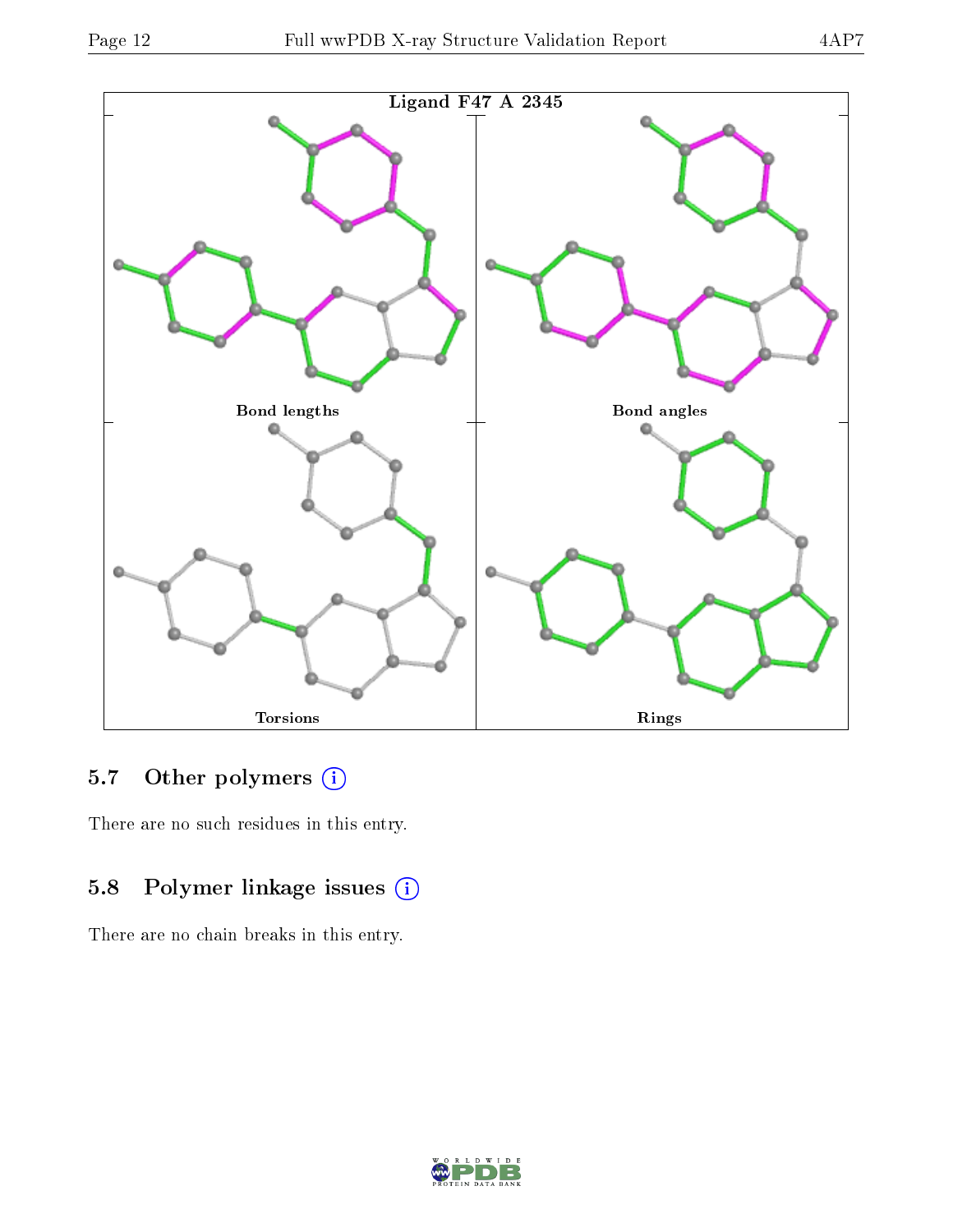## 6 Fit of model and data  $\left( \cdot \right)$

## 6.1 Protein, DNA and RNA chains (i)

In the following table, the column labelled  $#RSRZ>2'$  contains the number (and percentage) of RSRZ outliers, followed by percent RSRZ outliers for the chain as percentile scores relative to all X-ray entries and entries of similar resolution. The OWAB column contains the minimum, median,  $95<sup>th</sup>$  percentile and maximum values of the occupancy-weighted average B-factor per residue. The column labelled  $Q < 0.9$  lists the number of (and percentage) of residues with an average occupancy less than 0.9.

| Mol   Chain | $\mid$ Analysed $\mid$ <rsrz> <math>\mid</math></rsrz> |         | $\rm \#RSRZ{>}2$ |  | $\rm OWAB(\AA^2)$   Q<0.9            |  |
|-------------|--------------------------------------------------------|---------|------------------|--|--------------------------------------|--|
|             | $\frac{1}{290}/306(94\%)$                              | $-0.33$ |                  |  | $\vert 5(1\%)$ 70 66 17, 26, 48, 102 |  |

All (5) RSRZ outliers are listed below:

| Mol | Chain | Res  | <b>Type</b> | <b>RSRZ</b> |  |
|-----|-------|------|-------------|-------------|--|
|     |       | 1057 | <b>ALA</b>  | 4.0         |  |
|     |       | 1054 | ASP         | 3.6         |  |
|     |       | 1052 | <b>HIS</b>  | 3.5         |  |
|     |       | 1149 | <b>SER</b>  | 3.1         |  |
|     |       | 1053 | H.E         | 29          |  |

#### 6.2 Non-standard residues in protein, DNA, RNA chains (i)

There are no non-standard protein/DNA/RNA residues in this entry.

#### 6.3 Carbohydrates (i)

There are no carbohydrates in this entry.

#### 6.4 Ligands  $(i)$

In the following table, the Atoms column lists the number of modelled atoms in the group and the number defined in the chemical component dictionary. The B-factors column lists the minimum, median,  $95<sup>th</sup>$  percentile and maximum values of B factors of atoms in the group. The column labelled  $Q< 0.9$ ' lists the number of atoms with occupancy less than 0.9.

|  |  |                         |              | $^\top \text{Mol} \mid \text{Type} \mid \text{Chain} \mid \text{Res} \mid \text{Atoms} \mid \text{RSCC} \mid \text{RSR} \mid \text{B-factors}(\text{\AA}^2) \mid \text{Q<0.9} \mid \text{Mol} \mid \text{Time} \mid \text{Res} \mid \text{A} \mid \text{RSCC} \mid \text{RSR} \mid \text{B-factors}(\text{\AA}^2) \mid \text{Q<0.9} \mid \text{Mol} \mid \text{The image of the image is a 1D.}$ |  |
|--|--|-------------------------|--------------|--------------------------------------------------------------------------------------------------------------------------------------------------------------------------------------------------------------------------------------------------------------------------------------------------------------------------------------------------------------------------------------------------|--|
|  |  | $2345$   $24/24$   0.96 | $\vert$ 0.08 | 15, 19, 21, 23                                                                                                                                                                                                                                                                                                                                                                                   |  |

The following is a graphical depiction of the model fit to experimental electron density of all